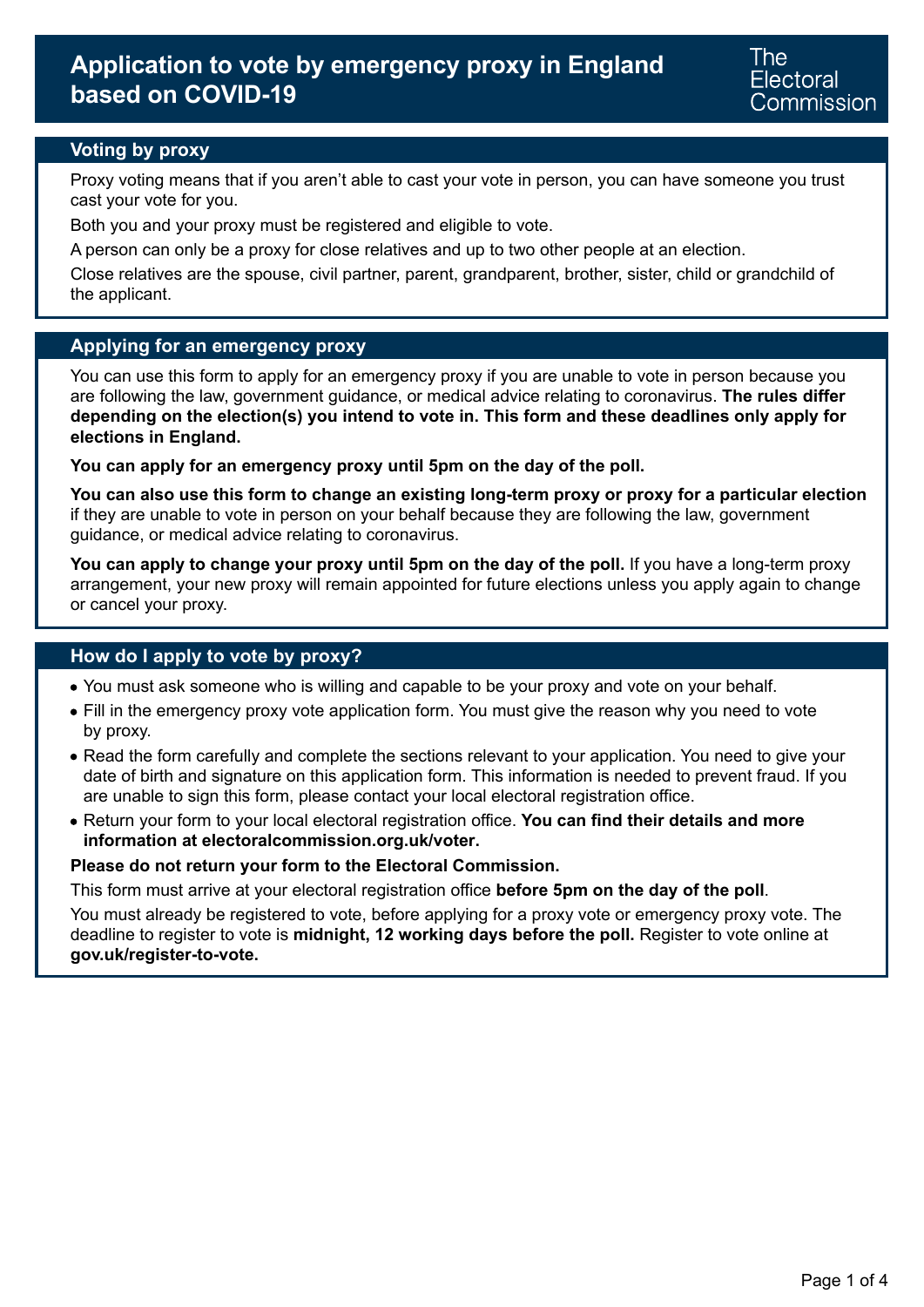### **What happens after I've returned this form?**

- Your proxy must go to your polling station to vote.
- You should tell your proxy how you want them to vote on your behalf, for example, which candidates or parties.
- The elections team at your council will tell your proxy when and where to vote on your behalf.

### **Privacy statement**

We collect information under the legal basis of a task carried out in the public interest, as set out in the Representation of the People Act 1983 and related regulations. We will look after personal information securely and follow data protection legislation.

If you opted-out of the open register we will only use the information you give us for electoral purposes, including matching it against other sources of data to support the electoral register. We will not give personal information to anyone else, unless we have to by law. The law requires us to share your information with candidates, political parties and campaigners for democratic engagement purposes and credit reference agencies to check your identity when you apply for credit.

If you have not opted-out of the open register your name and address can be bought by anyone and used for lots of purposes, including direct marketing.

The Electoral Registration Officer is the Controller. For further information relating to the processing of personal data you should refer to their privacy notice on their website. You can find their website address and contact details at **[electoralcommission.org.uk/voter.](https://www.electoralcommission.org.uk/i-am-a/voter)**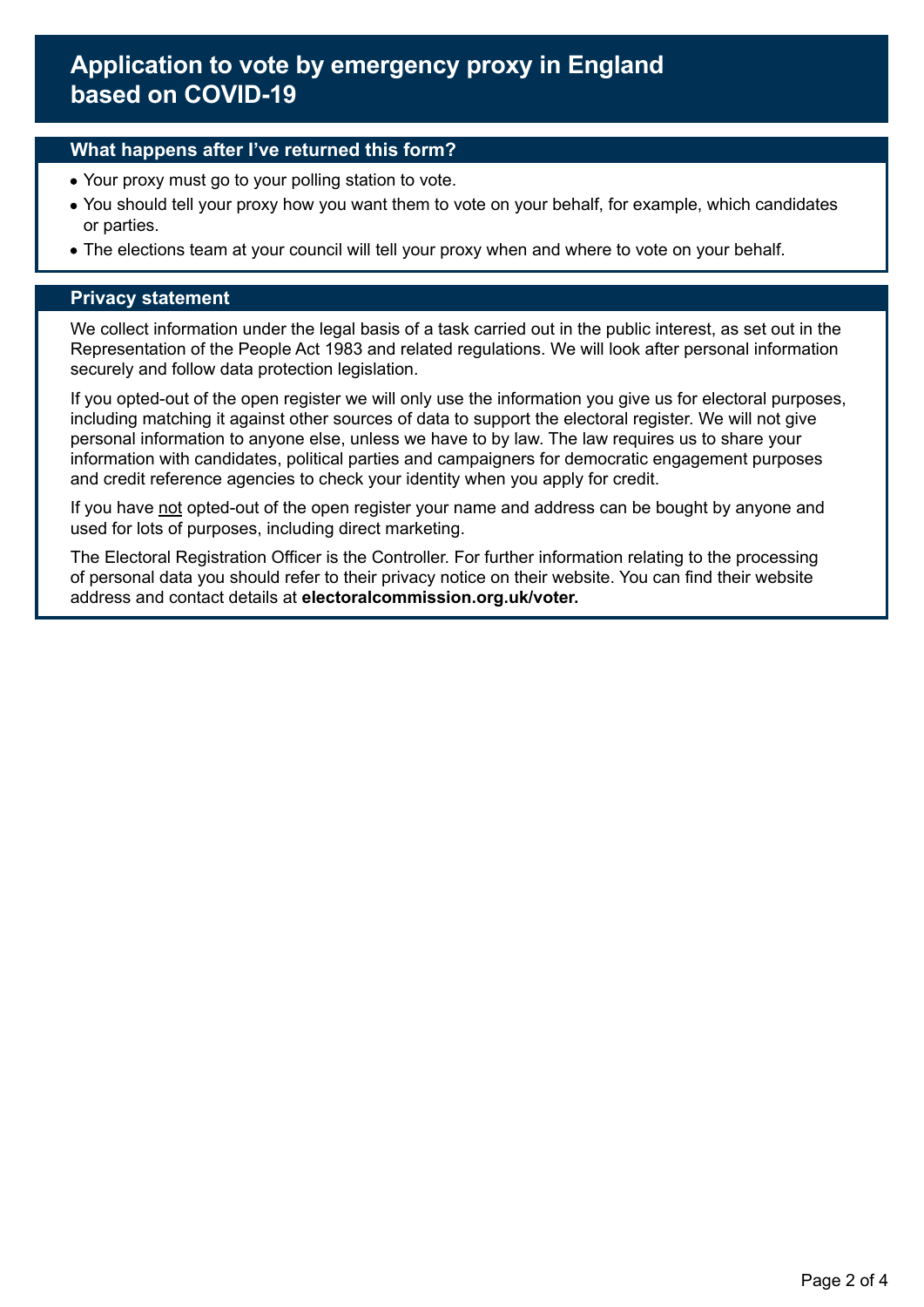## **Only one person can apply to vote by emergency proxy using this form**

Please write in black ink and use CAPITAL LETTERS. When all sections are complete and you have signed the form yourself, send it to your local electoral registration office. You can find their address at **[electoralcommission.org.uk/voter.](https://www.electoralcommission.org.uk/i-am-a/voter)** 

| <b>About you</b>                                                                                            | Apply for an emergency proxy                                                             |
|-------------------------------------------------------------------------------------------------------------|------------------------------------------------------------------------------------------|
| Surname                                                                                                     | Please complete this section if you are<br>applying for an emergency proxy.              |
| First name(s) (in full)                                                                                     | I want to vote by proxy at all elections I am<br>eligible to vote in on:                 |
| Your address (where you are registered to vote)                                                             | $Y$ $Y$ $Y$ $Y$<br>M M<br>D<br>D.                                                        |
|                                                                                                             | Please confirm the below statement is true:                                              |
|                                                                                                             | I am unable to vote in person because I                                                  |
| Postcode                                                                                                    | am following the law, government guidance,<br>or medical advice relating to coronavirus. |
| Phone number (optional)                                                                                     |                                                                                          |
|                                                                                                             |                                                                                          |
| Email (optional)                                                                                            |                                                                                          |
|                                                                                                             |                                                                                          |
| Providing an email and phone number<br>gives a quick and easy way to contact you<br>about your application. |                                                                                          |
| 2 <br>About your proxy (the person you                                                                      |                                                                                          |
| have chosen to vote on your behalf)                                                                         |                                                                                          |
| Full name                                                                                                   |                                                                                          |
|                                                                                                             |                                                                                          |
| Family relationship (if any)                                                                                |                                                                                          |
| Full address                                                                                                |                                                                                          |
|                                                                                                             |                                                                                          |
|                                                                                                             |                                                                                          |
|                                                                                                             |                                                                                          |
| Postcode                                                                                                    |                                                                                          |
| Phone number (optional)                                                                                     |                                                                                          |
|                                                                                                             |                                                                                          |
| Email (optional)                                                                                            |                                                                                          |
|                                                                                                             |                                                                                          |